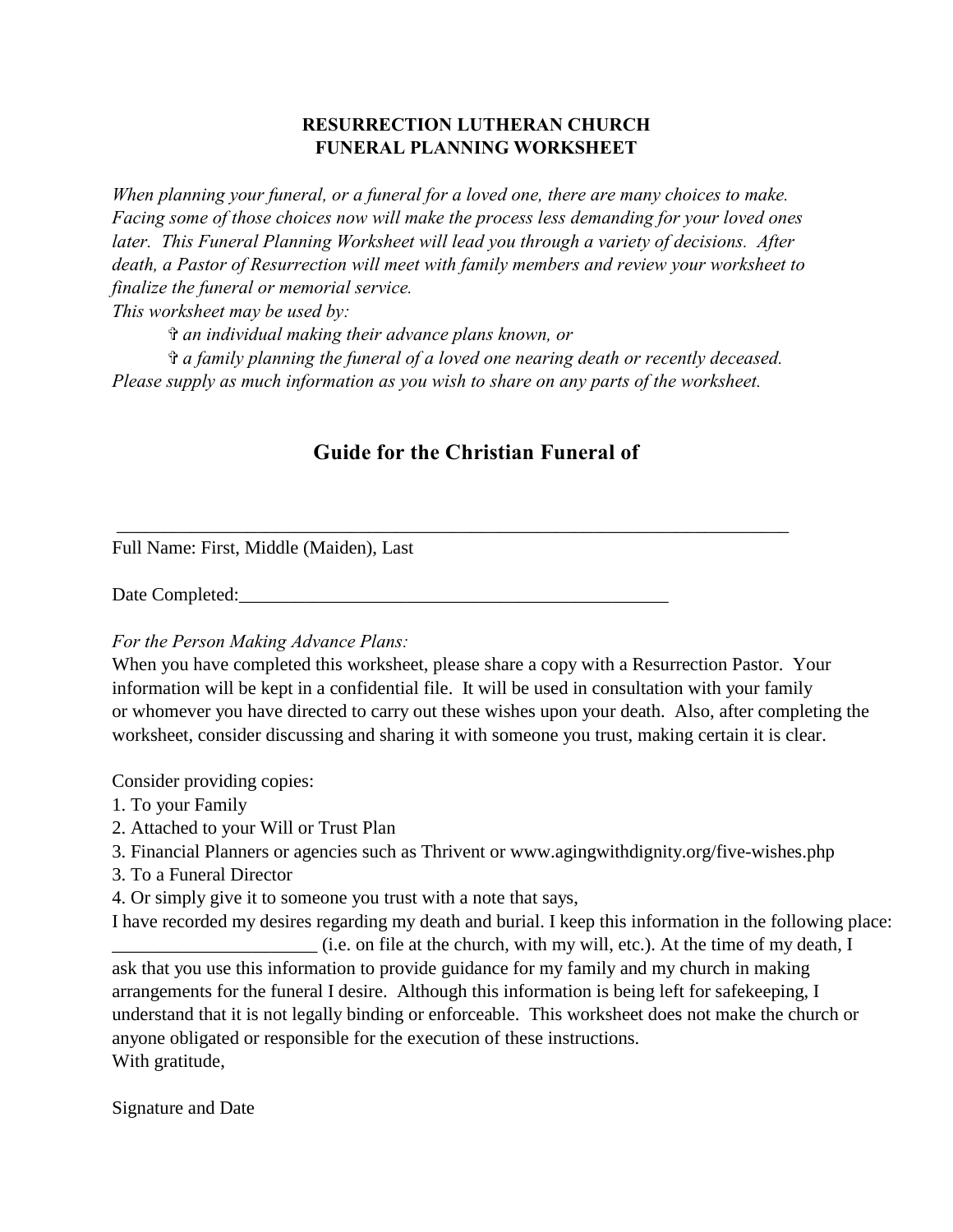*For Family Members Making Plans for the Funeral of a Loved One Nearing Death or Recently Deceased:*

Please use this worksheet to assist with plans that will honor your loved one's expressed wishes or desires and will reflect his/her values. If you haven't already contacted a Funeral Director, please consider doing so now. The professional services, compassionate care, and guidance they provide will greatly assist you in the days ahead. Of course, Resurrection's Pastors are always available as well. When death occurs, please contact the church office at 317-881-7854 or, after hours, please use the personal phone numbers of the pastors on the voice message or listed on RLC's website.

## *Visitation*

A Visitation is an informal gathering for friends and family to express sympathy, view photographs/video tribute, etc. You are invited to consider Resurrection for the visitation when you work with a professional Funeral Director.

\_\_\_\_\_\_\_\_\_\_\_\_\_\_\_\_\_\_\_\_\_\_\_\_\_\_\_\_\_\_\_\_\_\_\_\_\_\_\_\_\_\_\_\_\_\_\_\_\_\_\_\_\_\_\_\_\_\_\_\_\_\_\_\_\_\_\_\_\_\_\_

Will a Visitation be Held?

 $\frac{1}{\sqrt{1-\frac{1}{2}}\cos \theta}$ \_\_\_\_\_ No

Location of Visitation \_\_\_\_\_ At the Funeral Home \_\_\_\_\_ At Resurrection Lutheran Church Other:

Will the Remains be Present at the Visitation?

\_\_\_\_\_ Coffin with Viewing of Body

\_\_\_\_\_ Closed Coffin

\_\_\_\_\_ Urn with Photograph next to it

\_\_\_\_\_ No Remains Present

Time of the Visitation

Evening Prior to the Funeral or Memorial Service

\_\_\_\_\_ Before the Funeral or Memorial Service Only

\_\_\_\_\_ Both

Displays

\_\_\_\_\_ Photographic Displays

Momentos (Awards, Certificates, etc.)

\_\_\_\_\_ Bible of the Deceased

\_\_\_\_\_ Video Tribute (May be produced by family or the Funeral Home)

\_\_\_\_\_\_\_\_\_\_\_\_\_\_\_\_\_\_\_\_\_\_\_\_\_\_\_\_\_\_\_\_\_\_\_\_\_\_\_\_\_\_\_\_\_\_\_\_\_\_\_\_\_\_\_\_\_\_\_\_\_\_\_\_\_\_\_\_\_\_\_\_\_

\_\_\_\_\_ Other: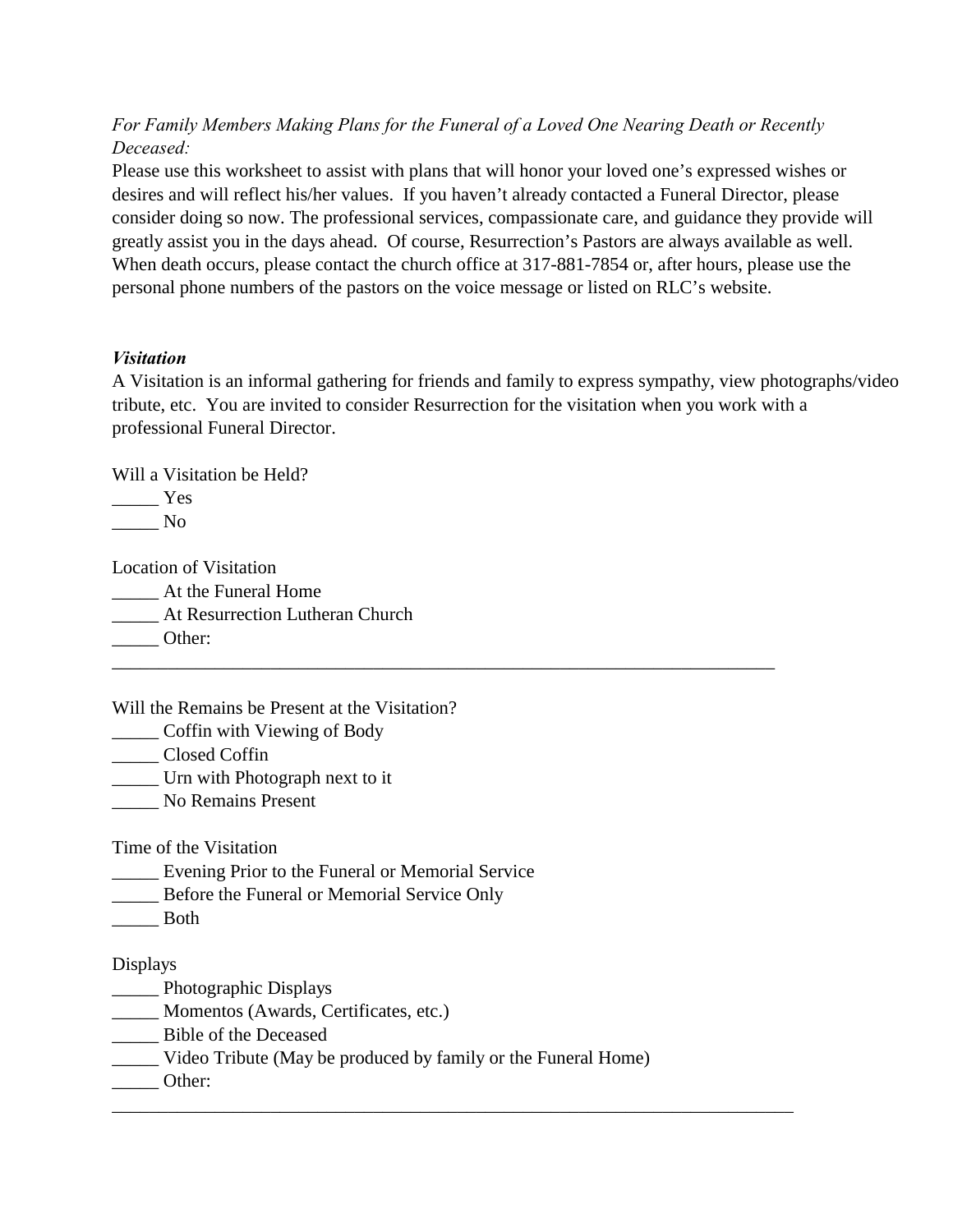# *Christian Worship Service Plans*

| <b>Location of Service</b>                                                                       |                                   |
|--------------------------------------------------------------------------------------------------|-----------------------------------|
| <b>Resurrection Lutheran Church</b><br>$\mathcal{L}^{\text{max}}$                                |                                   |
| <b>Euneral Home</b>                                                                              |                                   |
| _______ Cemetery (A Graveside Service Only)                                                      |                                   |
|                                                                                                  | (i.e. Care Facility Chapel, etc.) |
|                                                                                                  |                                   |
| Time of the Worship Service                                                                      |                                   |
| _____ Morning                                                                                    |                                   |
| ____ Afternoon                                                                                   |                                   |
| $\frac{1}{2}$ Evening                                                                            |                                   |
| Will the Remains be Present at the Worship Service?                                              |                                   |
| Yes (Coffin or Urn with Ashes)                                                                   |                                   |
| $\overline{\phantom{1}}$ No                                                                      |                                   |
| Will Holy Communion be Celebrated? (Normally only available for services at RLC)<br>Yes          |                                   |
| N <sub>0</sub>                                                                                   |                                   |
|                                                                                                  |                                   |
| Display Items to be On or Near the Casket/Urn                                                    |                                   |
| Floral Spray and/or additional Flower Bouquets                                                   |                                   |
|                                                                                                  |                                   |
| _____ Photograph                                                                                 |                                   |
| $\frac{1}{\sqrt{1-\frac{1}{2}}\cos\theta}$                                                       |                                   |
| Flag (Only Used During Visitation and at Cemetery)                                               |                                   |
| Please Note: The Funeral Pall will always be used to cover the casket during the worship service |                                   |
| unless expressly declined.                                                                       |                                   |
|                                                                                                  |                                   |
| Readers                                                                                          |                                   |
| The Pastor who officiates will read.                                                             |                                   |
| I would like this/these person(s) to read at my service: _______________________                 |                                   |
|                                                                                                  |                                   |
| <b>Bible Readings</b>                                                                            |                                   |
| The Pastor who officiates may choose the readings.                                               |                                   |
| My Family will choose the readings.                                                              |                                   |
|                                                                                                  |                                   |

\_\_\_\_\_ I have chosen from the suggested readings as indicated below.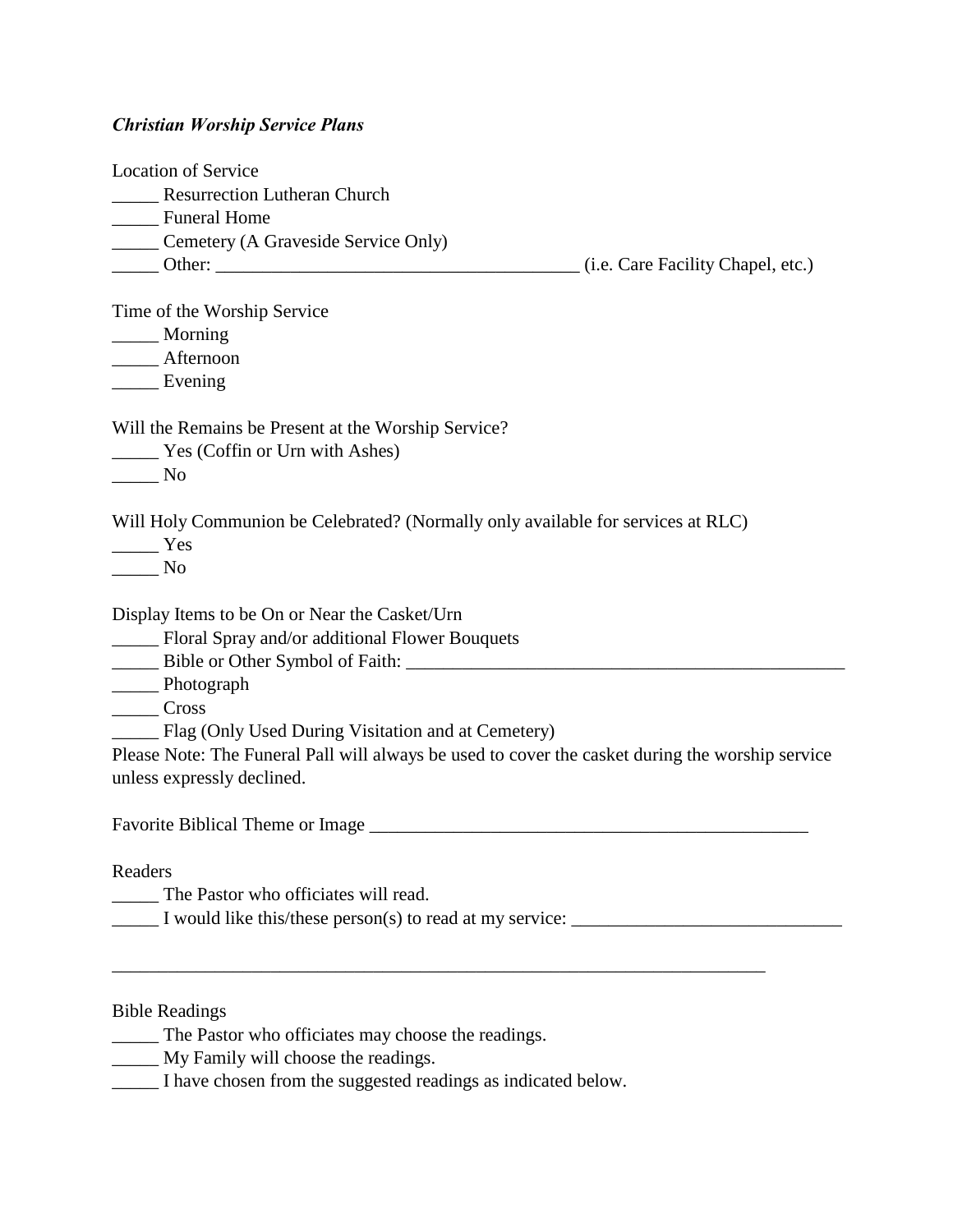*Old Testament* Job 19:23-27 Isaiah 40:1-11, 28-31; Isaiah 40:28-31; Isaiah 65:17 Psalm 23; Psalm 46:1-5, 10-11; Psalm 90:1-10, 12; Psalm 121; Psalm 130; Psalm 139:1-12

\_\_\_\_\_\_\_\_\_\_\_\_\_\_\_\_\_\_\_\_\_\_\_\_\_\_\_\_\_\_\_\_\_\_\_\_\_\_\_\_\_\_\_\_\_\_\_\_\_\_\_\_\_\_\_\_\_\_\_\_\_\_\_\_\_\_\_\_\_\_\_\_

*Gospels* Matthew 5:1-12a Luke 23:33, 39-43 John 11:17-27 John 14:1-6, 25-27

*New Testament* Romans 8:14-23, 31-39 Romans 14:7-9, 10b-12 1 Corinthians 15:20-26, 35-38, 42-44, 50, 53-58 2 Corinthians 4:16–5:1 1 Thessalonians 4:13-18 Revelation 21:1-4, 22-25, 22:3-5 Revelation 22:1-5

Other Readings Selected: \_\_\_\_\_\_\_\_\_\_\_\_\_\_\_\_\_\_\_\_\_\_\_\_\_\_\_\_\_\_\_\_\_\_\_\_\_\_\_\_\_\_\_\_\_\_\_\_\_\_\_\_

Congregational Hymns

\_\_\_\_\_ The Pastor who officiates may choose the hymns.

\_\_\_\_\_ My family will choose the hymns

\_\_\_\_\_ I have chosen the hymns as indicated below.

*Suggested Hymns* Beautiful Savior Guide Me Ever, Great Redeemer I Know That My Redeemer Lives! Love Divine All Loves Excelling O God, Our Help in Ages Past For All the Saints The King of Love My Shepherd Is Lift High the Cross The Lord's My Shepherd Lord Take My Hand and Lead Me A Mighty Fortress My Faith Looks up to Thee My Hope Is Built on Nothing Less Amazing Grace How Great Thou Art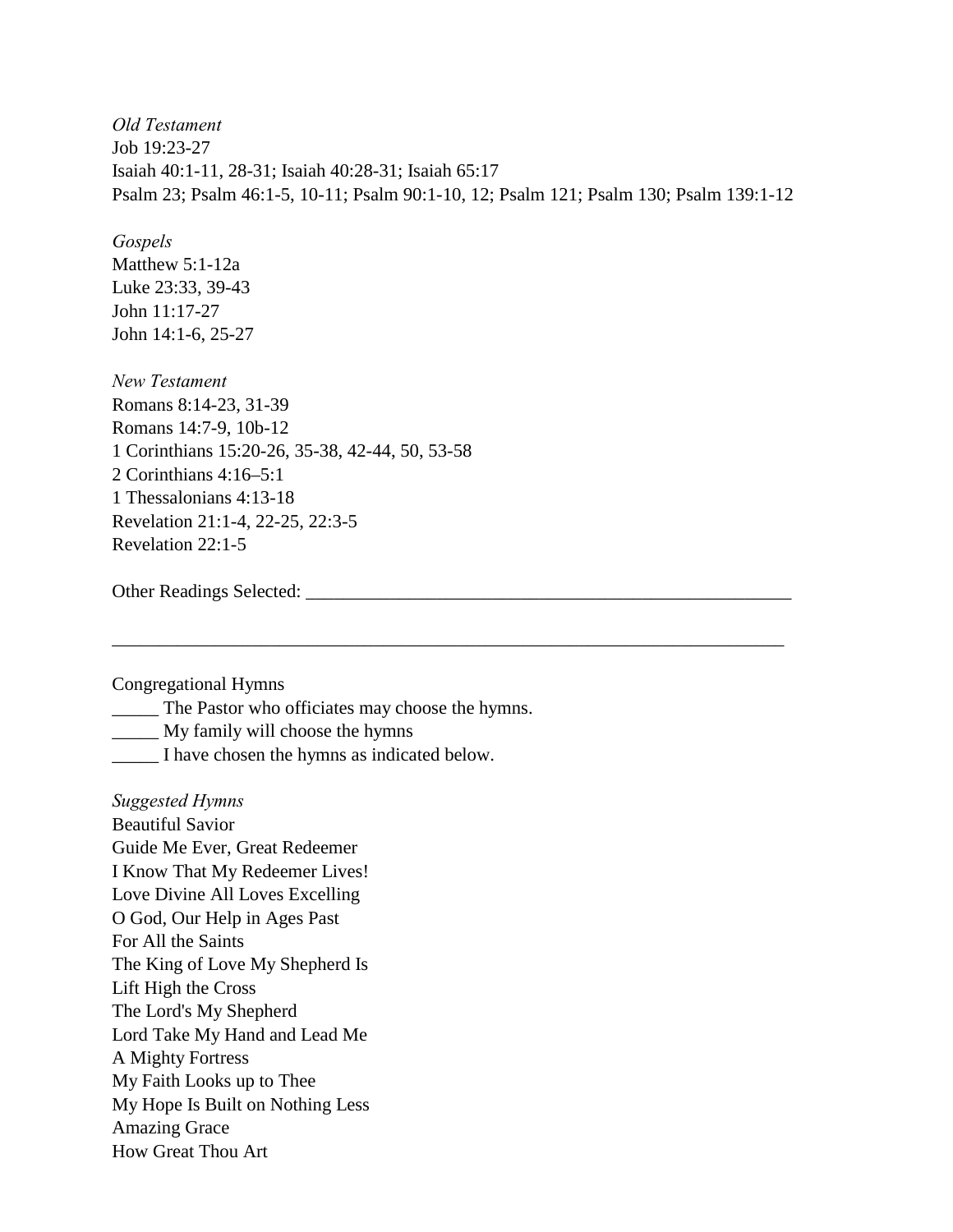This Is My Father's World What a Friend We Have in Jesus

| Soloist                                                                                                                                                                       |  |
|-------------------------------------------------------------------------------------------------------------------------------------------------------------------------------|--|
| If possible, I would like this vocalist to sing: _______________________________                                                                                              |  |
| Vocal Solos Selected (Selection of solos must aim to reflect the spirit of Christian worship.)                                                                                |  |
| Remembrance/Eulogy to be Shared During Worship by a Family Member or a Friend<br>(Please consult pastor with this)<br>$\frac{1}{1}$ Yes<br>$\rule{1em}{0.15mm}$ No            |  |
|                                                                                                                                                                               |  |
| <b>Reception Following Worship</b><br>I would like a reception following the service for mutual conversation and consolation.<br>$\frac{1}{1}$ Yes<br>$\rule{1em}{0.15mm}$ No |  |
| I would like the Reception<br><b>_____</b> Immediately Following the Worship Service; Before Burial<br>_____ Following the Worship Service and After Burial                   |  |
| Location for the Reception<br>Resurrection Lutheran Church<br>Other Location:                                                                                                 |  |
| Menu for the Reception<br>Dessert and Coffee/Beverage<br>Light Lunch (Sandwiches, Salads, dessert)<br>Secure your own caterer and wait staff.<br>$-$ Other:                   |  |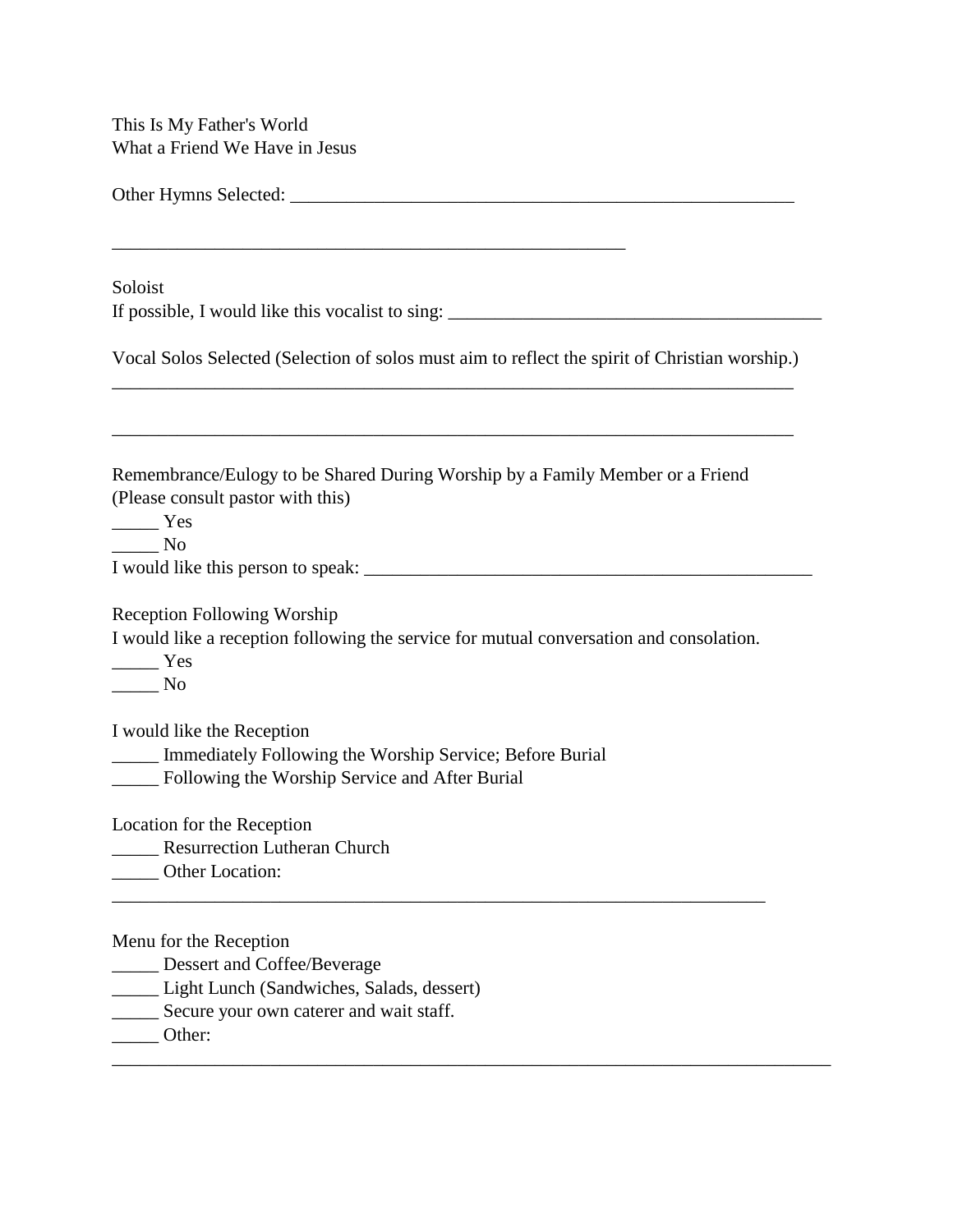## *Funeral Home Preferred Company*

(Specific arrangements in advance at the funeral home of your choice are encouraged.)

\_\_\_\_\_\_\_\_\_\_\_\_\_\_\_\_\_\_\_\_\_\_\_\_\_\_\_\_\_\_\_\_\_\_\_\_\_\_\_\_\_\_\_\_\_\_\_\_\_\_\_\_\_\_\_\_\_\_\_\_\_\_\_\_\_\_\_\_\_\_\_

Have Pre-Arrangements Been Made?

\_\_\_\_\_ Yes

\_\_\_\_\_ No

Disposition of the Body

\_\_\_\_\_ Embalm Body (Usually required if unrefrigerated over 24 hours before burial.)

\_\_\_\_\_ Cremate Body Shortly After Death

\_\_\_\_\_ Cremate Body After Visitation and/or Service

Burial Wishes

\_\_\_\_\_ Bury Coffin/Urn in Cemetery

\_\_\_\_\_ Other:

\_\_\_\_\_\_\_\_\_\_\_\_\_\_\_\_\_\_\_\_\_\_\_\_\_\_\_\_\_\_\_\_\_\_\_\_\_\_\_\_\_\_\_\_\_\_\_\_\_\_\_\_\_\_\_\_\_\_\_\_\_\_\_\_\_\_\_\_\_\_\_\_\_\_\_\_\_ (This might include keeping ashes with a family member, spreading ashes at a favorite spot, etc)

\_\_\_\_\_\_\_\_\_\_\_\_\_\_\_\_\_\_\_\_\_\_\_\_\_\_\_\_\_\_\_\_\_\_\_\_\_\_\_\_\_\_\_\_\_\_\_\_\_\_\_\_\_\_\_\_\_\_\_\_\_\_\_\_\_\_\_\_\_

\_\_\_\_\_\_\_\_\_\_\_\_\_\_\_\_\_\_\_\_\_\_\_\_\_\_\_\_\_\_\_\_\_\_\_\_\_\_\_\_\_\_\_\_\_\_\_\_\_\_\_\_\_\_\_\_\_\_\_\_\_\_\_\_\_\_\_\_\_\_\_\_\_

\_\_\_\_\_\_\_\_\_\_\_\_\_\_\_\_\_\_\_\_\_\_\_\_\_\_\_\_\_\_\_\_\_\_\_\_\_\_\_\_\_\_\_\_\_\_\_\_\_\_\_\_\_\_\_\_\_\_\_\_\_\_\_\_\_\_\_\_\_\_\_\_\_

\_\_\_\_\_\_\_\_\_\_\_\_\_\_\_\_\_\_\_\_\_\_\_\_\_\_\_\_\_\_\_\_\_\_\_\_\_\_\_\_\_\_\_\_\_\_\_\_\_\_\_\_\_\_\_\_\_\_\_\_\_\_\_\_\_\_\_\_\_\_\_\_\_

\_\_\_\_\_\_\_\_\_\_\_\_\_\_\_\_\_\_\_\_\_\_\_\_\_\_\_\_\_\_\_\_\_\_\_\_\_\_\_\_\_\_\_\_\_\_\_\_\_\_\_\_\_\_\_\_\_\_\_\_\_\_\_\_\_\_\_\_\_\_\_\_\_

\_\_\_\_\_\_\_\_\_\_\_\_\_\_\_\_\_\_\_\_\_\_\_\_\_\_\_\_\_\_\_\_\_\_\_\_\_\_\_\_\_\_\_\_\_\_\_\_\_\_\_\_\_\_\_\_\_\_\_\_\_\_\_\_\_\_\_\_\_\_\_\_\_

\_\_\_\_\_\_\_\_\_\_\_\_\_\_\_\_\_\_\_\_\_\_\_\_\_\_\_\_\_\_\_\_\_\_\_\_\_\_\_\_\_\_\_\_\_\_\_\_\_\_\_\_\_\_\_\_\_\_\_\_\_\_\_\_\_\_\_\_\_\_\_\_\_

Bury Coffin or Urn

- **\_\_\_\_\_** Before Visitation
- \_\_\_\_\_ After Visitation but Before Funeral Service

\_\_\_\_\_\_\_\_\_\_\_\_\_\_\_\_\_\_\_\_\_\_\_\_\_\_\_\_\_\_\_\_\_\_\_

- \_\_\_\_\_ After Funeral Service but Before Luncheon Reception
- \_\_\_\_\_ After Luncheon Reception
- \_\_\_\_\_ At a Later Date:

Grave Marker

I have made arrangements for a grave marker with this company:

I would like the following to be included on the grave marker: Name:

Dates: (birth/death dates)

## Maiden name:

Bible Verse:

Graphic:

Other: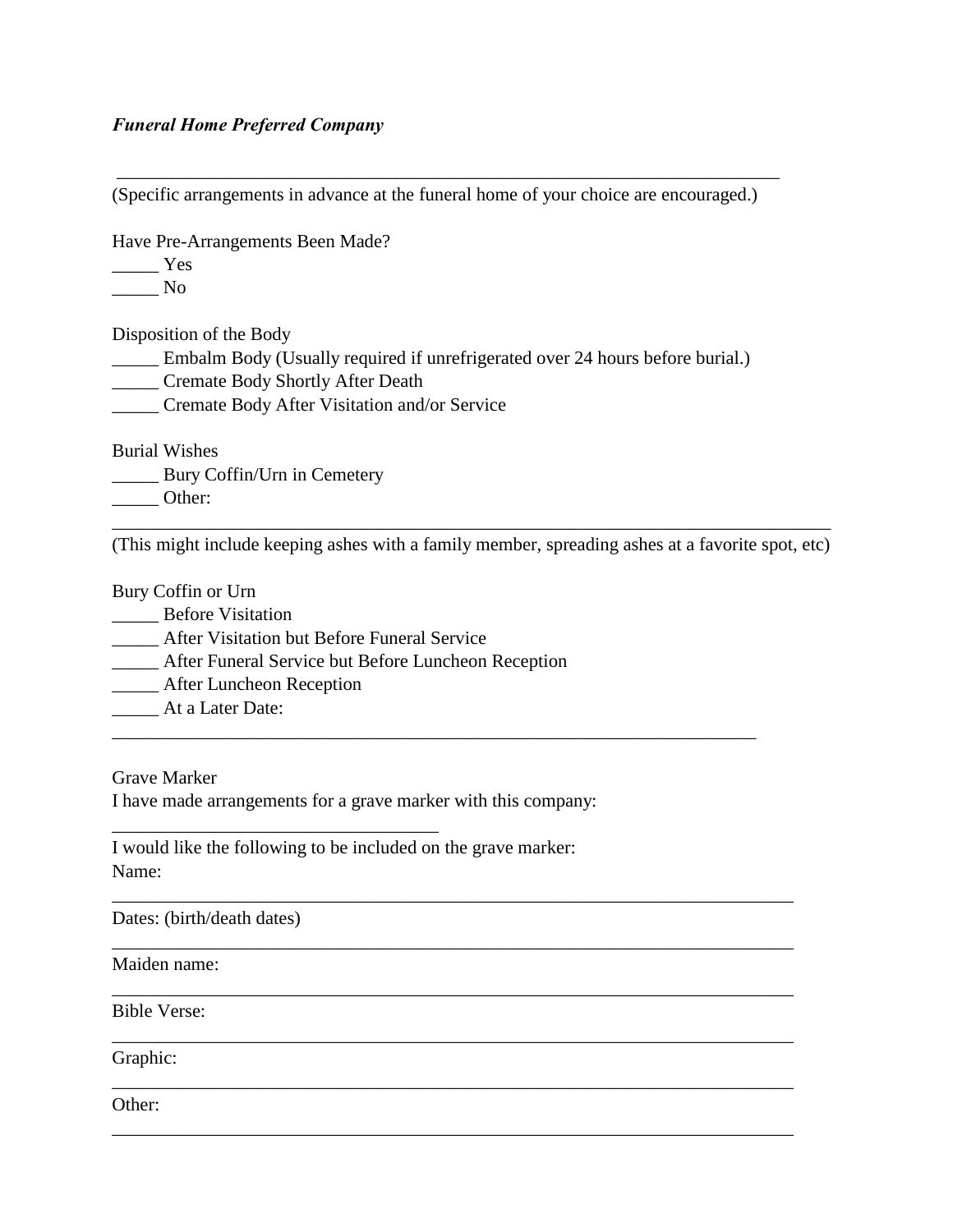Eligible for Military Honors \_\_\_\_\_ Yes \_\_\_\_\_ No

Names of Pall Bearers (Six Pall Bearers needed only when there is a coffin for burial.)

\_\_\_\_\_\_\_\_\_\_\_\_\_\_\_\_\_\_\_\_\_\_\_\_\_\_\_\_\_\_ \_\_\_\_\_\_\_\_\_\_\_\_\_\_\_\_\_\_\_\_\_\_\_\_\_\_\_\_\_\_\_

\_\_\_\_\_\_\_\_\_\_\_\_\_\_\_\_\_\_\_\_\_\_\_\_\_\_\_\_\_\_ \_\_\_\_\_\_\_\_\_\_\_\_\_\_\_\_\_\_\_\_\_\_\_\_\_\_\_\_\_\_\_

\_\_\_\_\_\_\_\_\_\_\_\_\_\_\_\_\_\_\_\_\_\_\_\_\_\_\_\_\_\_ \_\_\_\_\_\_\_\_\_\_\_\_\_\_\_\_\_\_\_\_\_\_\_\_\_\_\_\_\_\_\_

\_\_\_\_\_\_\_\_\_\_\_\_\_\_\_\_\_\_\_\_\_\_\_\_\_\_\_\_\_\_\_\_\_\_\_\_\_\_\_\_\_\_\_\_\_\_\_\_\_\_\_\_\_\_\_\_\_\_\_\_\_\_\_\_

\_\_\_\_\_\_\_\_\_\_\_\_\_\_\_\_\_\_\_\_\_\_\_\_\_\_\_\_\_\_\_\_\_\_\_\_\_\_\_\_\_\_\_\_\_\_\_\_\_\_\_\_\_\_\_\_\_\_\_\_\_

#### *Cemetery*

\_\_\_\_\_ I have made arrangements for my burial.

Name of Cemetery

Location of Cemetery

\_\_\_\_\_ I do not have arrangements for my burial. I suggest the following arrangements:

\_\_\_\_\_\_\_\_\_\_\_\_\_\_\_\_\_\_\_\_\_\_\_\_\_\_\_\_\_\_\_\_\_\_\_\_\_\_\_\_\_\_\_\_\_\_\_\_\_\_\_\_\_\_\_\_\_\_\_\_\_\_\_\_\_\_\_\_\_\_\_\_\_\_

\_\_\_\_\_\_\_\_\_\_\_\_\_\_\_\_\_\_\_\_\_\_\_\_\_\_\_\_\_\_\_\_\_\_\_\_\_\_\_\_\_\_\_\_\_\_\_\_\_\_\_\_\_\_\_\_\_\_\_\_\_\_\_\_\_\_\_\_\_\_\_\_\_\_

\_\_\_\_\_ I have arrangements for a memorial marker with the following company:

(Include Contact Information)

Desired Expressions of Sympathy

Flowers

\_\_\_\_\_ I desire Memorial Gifts in lieu of Flowers

#### *Memorial Suggestions*

\_\_\_\_\_ Resurrection Lutheran Church Endowment Trust Fund

This is an Endowed Fund where memorial gifts are invested, and the interest growth is disbursed annually to support a variety of ministries and missions of Resurrection.

\_\_\_\_\_ Resurrection's Memorial Fund

\_\_\_\_\_ Specific Mission or Ministry: \_\_\_\_\_\_\_\_\_\_\_\_\_\_\_\_\_\_\_\_\_\_\_\_\_\_\_\_\_\_\_\_\_\_\_\_\_\_\_\_\_\_\_\_\_\_\_\_\_

Ideas include: Food/Hunger Ministries, Youth Ministry, Music Ministry, Building/Mortgage Fund, Campus Ministry or Seminary Scholarships, etc.

\_\_\_\_\_\_\_\_\_\_\_\_\_\_\_\_\_\_\_\_\_\_\_\_\_\_\_\_\_\_\_\_\_\_\_\_\_\_\_\_\_\_\_\_\_\_\_\_\_\_\_\_\_\_\_\_\_\_\_\_\_\_\_\_\_\_\_\_

 $\rule{1em}{0}$  Other: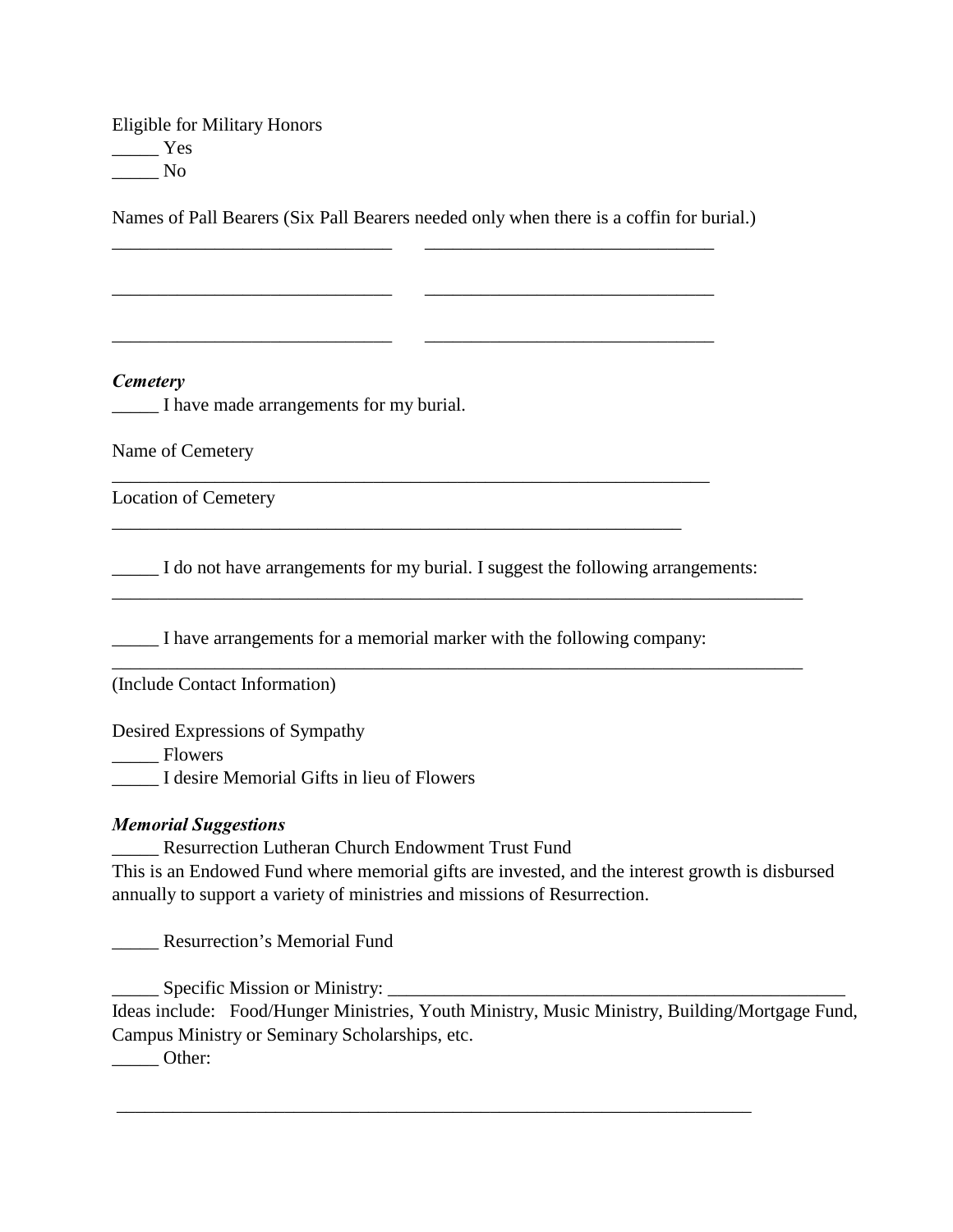### **Obituary**

Full Name (including Maiden Name)

 \_\_\_\_\_\_\_\_\_\_\_\_\_\_\_\_\_\_\_\_\_\_\_\_\_\_\_\_\_\_\_\_\_\_\_\_\_\_\_\_\_\_\_\_\_\_\_\_\_\_\_\_\_\_\_\_\_\_\_\_\_\_\_\_\_\_\_\_ Birth Date and Location \_\_\_\_\_\_\_\_\_\_\_\_\_\_\_\_\_\_\_\_\_\_\_\_\_\_\_\_\_\_\_\_\_\_\_\_\_\_\_\_\_\_\_\_\_\_\_\_\_\_\_\_\_\_\_\_\_\_\_\_\_\_\_\_\_\_\_\_ Parent's Names (including Mother's Maiden Name) \_\_\_\_\_\_\_\_\_\_\_\_\_\_\_\_\_\_\_\_\_\_\_\_\_\_\_\_\_\_\_\_\_\_\_\_\_\_\_\_\_\_\_\_\_\_\_\_\_\_\_\_\_\_\_\_\_\_\_\_\_\_\_\_\_\_\_\_ Baptism Date, Church, and Location \_\_\_\_\_\_\_\_\_\_\_\_\_\_\_\_\_\_\_\_\_\_\_\_\_\_\_\_\_\_\_\_\_\_\_\_\_\_\_\_\_\_\_\_\_\_\_\_\_\_\_\_\_\_\_\_\_\_ Confirmation Date, Church, and Location \_\_\_\_\_\_\_\_\_\_\_\_\_\_\_\_\_\_\_\_\_\_\_\_\_\_\_\_\_\_\_\_\_\_\_\_\_\_\_\_\_\_\_\_\_\_\_\_\_\_\_\_\_\_\_\_\_\_\_\_\_\_\_\_\_\_\_\_\_\_ Marital Status, Marriage Date, and Name of Spouse \_\_\_\_\_\_\_\_\_\_\_\_\_\_\_\_\_\_\_\_\_\_\_\_\_\_\_\_\_\_\_\_\_\_\_\_\_\_\_\_\_\_\_\_\_\_\_\_\_\_\_\_\_\_\_\_\_\_\_\_\_\_\_\_\_\_\_\_\_\_ Other Marriages/Divorces/Spouse(s) \_\_\_\_\_\_\_\_\_\_\_\_\_\_\_\_\_\_\_\_\_\_\_\_\_\_\_\_\_\_\_\_\_\_\_\_\_\_\_\_\_\_\_\_\_\_\_\_\_\_\_\_\_\_\_\_\_\_\_\_\_\_\_\_\_\_\_\_\_\_ Names of Children \_\_\_\_\_\_\_\_\_\_\_\_\_\_\_\_\_\_\_\_\_\_\_\_\_\_\_\_\_\_\_\_\_\_\_\_\_\_\_\_\_\_\_\_\_\_\_\_\_\_\_\_\_\_\_\_\_\_\_\_\_\_\_\_\_\_\_\_\_\_\_ \_\_\_\_\_\_\_\_\_\_\_\_\_\_\_\_\_\_\_\_\_\_\_\_\_\_\_\_\_\_\_\_\_\_\_\_\_\_\_\_\_\_\_\_\_\_\_\_\_\_\_\_\_\_\_\_\_\_\_\_\_\_\_\_\_\_\_\_\_\_\_ \_\_\_\_\_\_\_\_\_\_\_\_\_\_\_\_\_\_\_\_\_\_\_\_\_\_\_\_\_\_\_\_\_\_\_\_\_\_\_\_\_\_\_\_\_\_\_\_\_\_\_\_\_\_\_\_\_\_\_\_\_\_\_\_\_\_\_\_\_\_\_ \_\_\_\_\_\_\_\_\_\_\_\_\_\_\_\_\_\_\_\_\_\_\_\_\_\_\_\_\_\_\_\_\_\_\_\_\_\_\_\_\_\_\_\_\_\_\_\_\_\_\_\_\_\_\_\_\_\_\_\_\_\_\_\_\_\_\_\_\_\_\_ Additional Next of Kin \_\_\_\_\_\_\_\_\_\_\_\_\_\_\_\_\_\_\_\_\_\_\_\_\_\_\_\_\_\_\_\_\_\_\_\_\_\_\_\_\_\_\_\_\_\_\_\_\_\_\_\_\_\_\_\_\_\_\_\_\_\_\_\_\_\_\_\_

\_\_\_\_\_\_\_\_\_\_\_\_\_\_\_\_\_\_\_\_\_\_\_\_\_\_\_\_\_\_\_\_\_\_\_\_\_\_\_\_\_\_\_\_\_\_\_\_\_\_\_\_\_\_\_\_\_\_\_\_\_\_\_\_\_\_\_\_

\_\_\_\_\_\_\_\_\_\_\_\_\_\_\_\_\_\_\_\_\_\_\_\_\_\_\_\_\_\_\_\_\_\_\_\_\_\_\_\_\_\_\_\_\_\_\_\_\_\_\_\_\_\_\_\_\_\_\_\_\_\_\_\_\_\_\_\_\_

### *Personal History*

On a separate page, record additional information including place(s) of residence, special events, hobbies/interests, schools attended and degrees received, accomplishments, memberships, employment history, volunteer activities, military service, etc. Include as many full names, city of residence, birth and death dates, etc. as possible. All this information is important to your family.

This information does not need to be prepared in paragraph form.

*Important Documents and Advisors*

It is important that survivors be able to locate vital records and important documents. Before your death, you should have a current will/living trust and related health care directives which express your wishes on important personal, financial, medical, and charitable issues for your survivors. If you need information regarding estate planning, planned giving, and/or the inclusion of a Christian preamble for your will, please consult your legal or financial advisor.